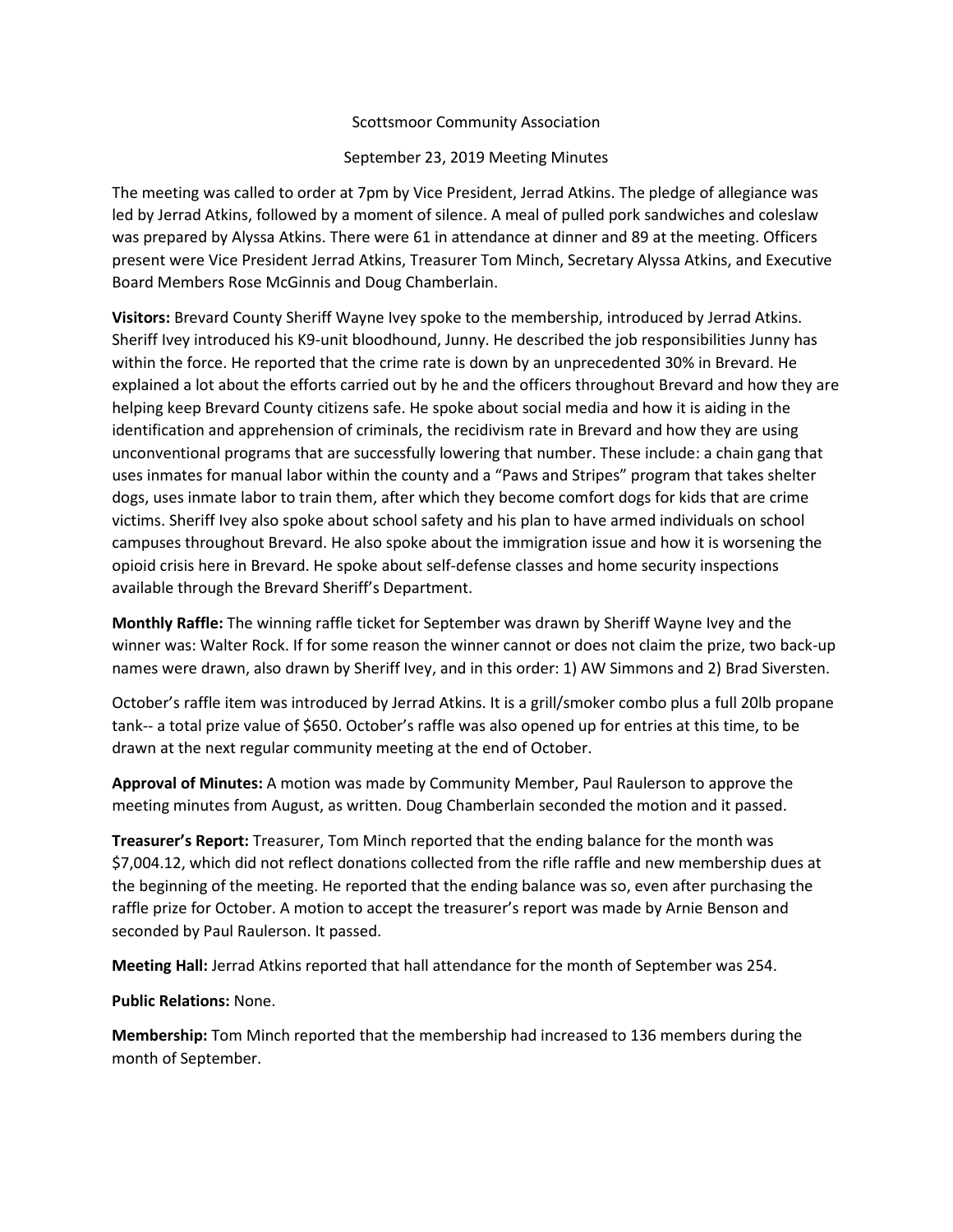**Mims Report:** Mr. Ron Bartcher reported that a special Mims Community Meeting would be held on October 3, 2019 at 6pm in the Community Room at Cuyler Park. He said that the meeting would include guest speaker Coach P. and would be covering the topic of annexation. He also reported that the Mims/Scottsmoor Public Library book sale would be held October 16-18, 2019 and he requested volunteers to help run the event, donate books, and/or make baked goods to sell.

**Special Events:** Jerrad Atkins reported that BINGO had been canceled due to a conflict with the BINGO hall at the DAV and that Executive Board Member, Rose McGinnis would be in charge of rescheduling that.

Rose McGinnis made a motion to have a New Year's Eve BINGO fundraiser this year. Anita Goforth Seconded the motion. The motion passed.

Jerrad Atkins announced the beginning of a Radio Class with community member Joe Goforth. Jerrad Atkins passed around a sign-up sheet. The class date and time are to be determined.

**Prize Committee:** Jerrad Atkins reported that the September Raffle brought in a gross amount of \$2,735. He said that the number is nearly \$2500 profit for the association.

## **Parks and Rec:** None.

**Old Business:** Jerrad Atkins revisited discussion regarding giving the yearly donation of \$100 typically allocated to the Wreaths Across America Organization to the Cape Canaveral Ladies Organization instead. Community Member, Susan Minch made a motion to give the \$100 to the Cape Canaveral Ladies Organization. Rose McGinnis seconded. It passed. Susan Minch explained to the membership what exactly the Cape Canaveral Ladies are and their very important and unique role at the Cape Canaveral National Cemetery. She explained that the program is mirrored after the Arlington National Cemetery Ladies and that Cape Canaveral National Cemetery is only one of three in the country with such a program.

Jerrad Atkins revisited the motion made back in June that read: "Paul Raulerson made a motion that there be a 3-month study on whether or not to move the  $4<sup>th</sup>$  of July Picnic fundraising event to a cooler month. It was seconded by Jerrad Atkins and passed." Rose McGinnis made a motion to postpone the discussion about the movement of the fundraising event until November 2019. It was seconded by Arnie Benson. The motion passed.

**New Business:** Community Member, Arlene Chamberlain made a motion to hold the Christmas dinner on Dec 28, 2019 and spend up to \$300 on the dinner supplies. It was seconded by Rose McGinnis and passed.

Jerrad Atkins reported that Cherryl Murphy resigned, effective 8/27/2019.

Jerrad Atkins announced he would be officially stepping down as Vice President and turned the floor over to the former President Rose McGinnis. Rose McGinnis opened the floor for nominations for President. Arnie Benson nominated Jerrad Atkins as President to fill the vacant term of Cherryl Murphy as President of the Scottsmoor Community Association. Kim Wisdom seconded the nomination. Tom Minch asked that the nomination be closed. The membership voted and elected Jerrad Atkins as President. Former President, Rose McGinnis, turned the floor back over to Jerrad Atkins as the new President.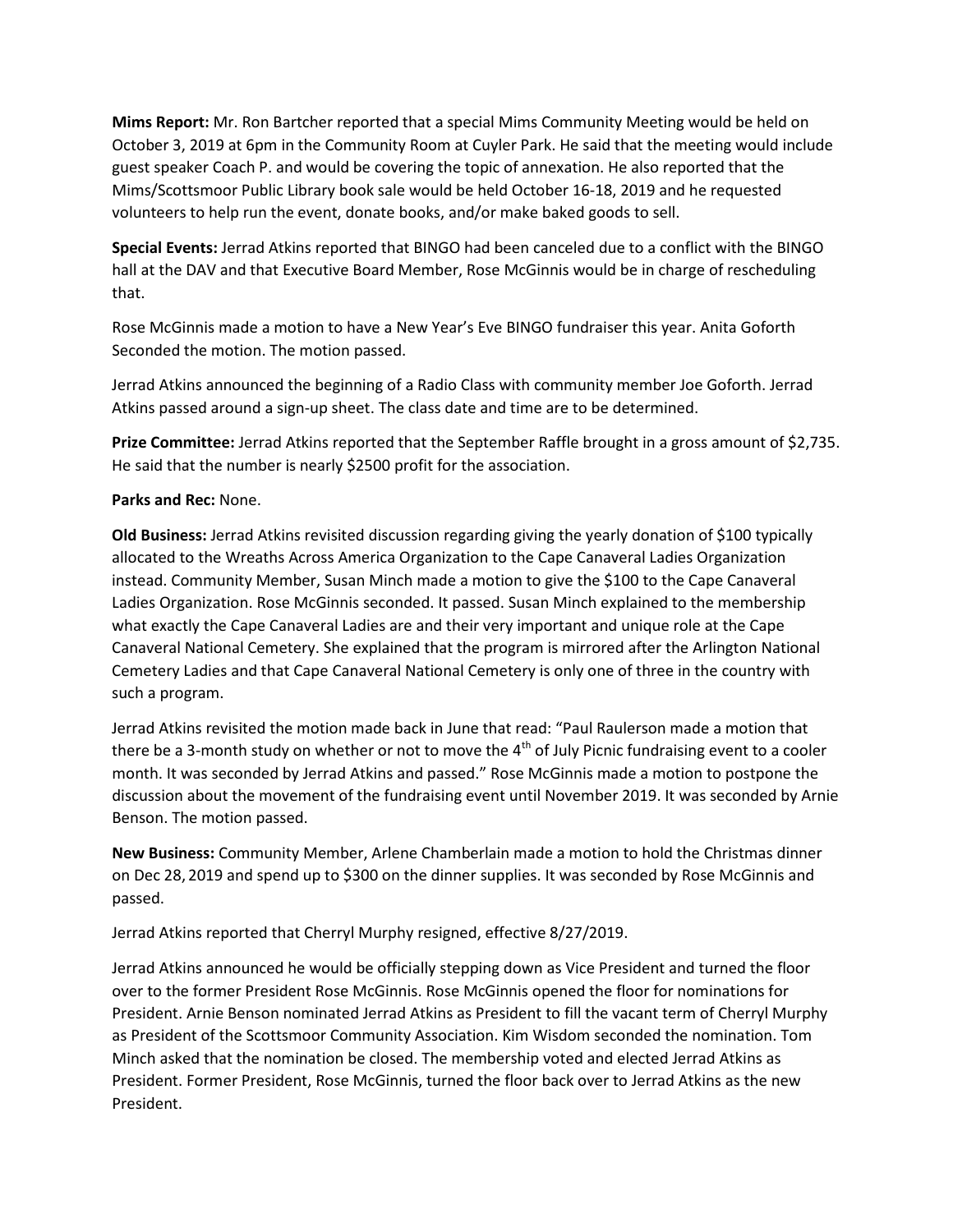Arnie Benson made a motion to spend up to \$100 on a Thanksgiving dinner to be held at the hall on November 28, 2019. Doug Chamberlain seconded. The motion passed.

Paul Raulerson made a motion to spend up to \$400 for November's raffle prize. It was seconded by Tom Minch and passed.

Jerrad Atkins introduced the idea to have a weekend breakfast fundraiser event on Saturday, October 12, 2019 from 8am-11am. Volunteers were requested.

Rose McGinnis made a motion to have a community breakfast fundraiser on Saturday, October 12, 2019 from 8am-11am with menu and pricing yet to be determined. It was seconded by Anita Goforth and passed.

Jimmie Sue Benson made a motion to spend up to \$100 for candy and have a costume contest at the hall followed by a parade on October 31, 2019. Time of day for the event is still to be determined. It was seconded by Doug Funk and passed.

Jerrad Atkins reported that the following local Christmas parades will occur on these dates: Mims: 12/7/19, Titusville: 12/14/19, and Scottsmoor: 12/29/19.

Rose McGinnis made a motion to participate in this year's Mims Christmas Parade. Anita Goforth seconded. Volunteers were requested and the motion passed.

Rose McGinnis made a motion to have the Scottsmoor Community Association Christmas Parade on 12/29/19. Amanda Milligan seconded. Dale Ceballos volunteered to drive the tractor to pull the float in the SCA parade. The parade is to be held at 3pm. The motion passed.

Tom Minch made a motion to not attend the Titusville Christmas Parade this year. It was seconded by Anita Goforth and passed.

Susan Minch made a motion that the Association spend up to \$160 for SCA President, Jerrad Atkins and SCA Secretary, Alyssa Atkins to get fingerprinting and background checks done, which are required by the county for board members. It was seconded by Arnie Benson and passed.

Jerrad Atkins reported that the SCA and Mims Volunteer Fire Department had been working on negotiations for several months on transferring the (.18 acres) north of the SCA parking lot to the SCA organization to be used for the benefit of the community. The Mims Volunteer Fire Department voted Wednesday evening, 9/18/19, to sell the land to the SCA for \$1000. Paul Raulerson made a motion to spend up to \$1200 for purchase and closing costs for the corner lot of property (.18 acres) adjacent the SCA parking lot. It was seconded by Todd Lisak. Paul Raulerson reported that the SCA will pay the cost for the land, but that fundraising will be held to reimburse the \$1200 cost. Jerrad Atkins reported that the land will most likely be used for a park-type setting. Jimmie Sue Benson thanked Jerrad Atkins and Mims Volunteer Fire Department member, Lloyd Chamberlain, for working so hard to create this opportunity. David Laney brought up concerns regarding by-laws and insurance coverage in the event of erecting equipment that could enhance injury risk. Jerrad Atkins expressed the board had checked the by-laws and verified insurance coverage. The motion passed.